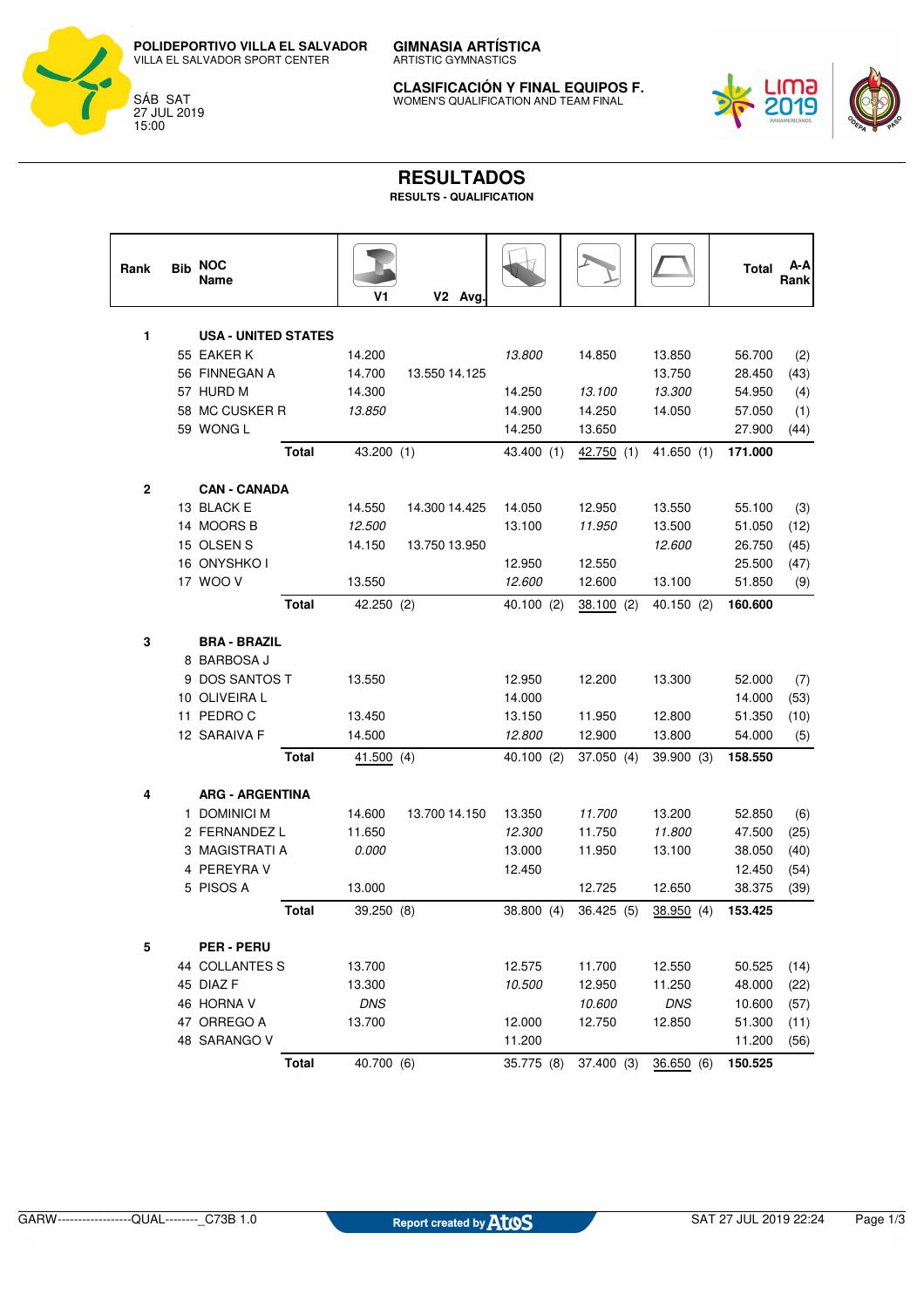**POLIDEPORTIVO VILLA EL SALVADOR** VILLA EL SALVADOR SPORT CENTER



ARTISTIC GYMNASTICS

**GIMNASIA ARTÍSTICA**

**CLASIFICACIÓN Y FINAL EQUIPOS F.** WOMEN'S QUALIFICATION AND TEAM FINAL



## **RESULTADOS**

**RESULTS - QUALIFICATION**

| Rank           | <b>Bib</b> | <b>NOC</b><br>Name          | V1         | V2 Avg.            |            |                  |            | Total            | A-A<br>Rank  |
|----------------|------------|-----------------------------|------------|--------------------|------------|------------------|------------|------------------|--------------|
|                |            |                             |            |                    |            |                  |            |                  |              |
| 6              |            | <b>CUB-CUBA</b>             |            |                    |            |                  |            |                  |              |
|                |            | 27 FERRERA<br>28 LELIEBRE V | 14.500     | 13.850 14.175      | 11.500     | 11.650<br>10.150 | 12.050     | 49.700<br>10.150 | (17)         |
|                |            | 29 MORFFIM                  |            |                    | 12.050     | 11.950           | 12.000     | 36.000           | (58)         |
|                |            | 30 RODRÍGUEZ Y              | 13.500     |                    | 11.700     |                  | 10.700     | 35.900           | (41)<br>(42) |
|                |            | 31 VIDIAUX M                | 14.200     | 13.100 13.650      | 12.700     | 11.200           | 12.800     | 50.900           | (13)         |
|                |            |                             |            |                    |            |                  |            |                  |              |
|                |            | <b>Total</b>                | 42.200 (3) |                    | 36.450 (6) | 34.800 (8)       | 36.850(5)  | 150.300          |              |
| $\overline{7}$ |            | <b>MEX - MEXICO</b>         |            |                    |            |                  |            |                  |              |
|                |            | 39 BRICEÑO D                | 11.800     |                    | 12.700     | 10.500           | 10.300     | 45.300           | (30)         |
|                |            | 40 CAMPOS P                 | 12.500     |                    | 11.650     | 12.250           | 11.650     | 48.050           | (21)         |
|                |            | 41 CASTRON                  |            |                    |            |                  |            |                  |              |
|                |            | 42 GUTIERREZ A              | 13.750     |                    | 12.375     | 11.900           | 11.950     | 49.975           | (16)         |
|                |            | 43 GUTIERREZ J              | 12.650     | 11.900 12.275      | 12.250     | 11.350           | 11.700     | 47.950           | (23)         |
|                |            | <b>Total</b>                | 38.900 (9) |                    | 37.325(5)  | 35.500 (6)       | 35.300 (9) | 147.025          |              |
|                |            |                             |            |                    |            |                  |            |                  |              |
| 8              |            | <b>CHI-CHILE</b>            |            |                    |            |                  |            |                  |              |
|                |            | 19 CASTROS                  | 13.300     |                    | 12.200     | 10.700           | 12.050     | 48.250           | (20)         |
|                |            | 20 PÉREZ M.M.               |            |                    | 11.750     | 11.750           |            | 23.500           | (50)         |
|                |            | 21 PÉREZ MS                 | 11.950     |                    | 11.950     | 10.800           | 11.350     | 46.050           | (29)         |
|                |            | 22 PINTO M                  | 13.500     | 13.850 13.675      |            |                  | 11.150     | 24.650           | (49)         |
|                |            | 23 SANTI F                  | 14.050     | 13.600 13.825      | 10.650     | 8.350            | 12.100     | 45.150           | (31)         |
|                |            | <b>Total</b>                | 40.850 (5) |                    | 35.900 (7) | 33.250(10)       | 35.500(8)  | 145.500          |              |
| 9              |            | <b>PUR - PUERTO RICO</b>    |            |                    |            |                  |            |                  |              |
|                |            | 49 DIAZ                     | 13.050     |                    | 11.500     | 12.350           | 12.100     | 49.000           | (18)         |
|                |            | 50 DIAZ N                   | <b>DNS</b> |                    | 10.800     |                  | 11.450     | 22.250           | (51)         |
|                |            | 51 LEON B                   |            |                    |            | 12.450           |            | 12.450           | (55)         |
|                |            | 52 MALDONADO A              | 13.300     |                    | 12.050     | 10.200           | 12.200     | 47.750           | (24)         |
|                |            | 53 MEJIAS P                 | 13.700     | 13.000 13.350      | 10.400     | 9.300            | 11.000     | 44.400           | (34)         |
|                |            | <b>Total</b>                | 40.050 (7) |                    | 34.350(10) | 35.000 (7)       | 35.750 (7) | 145.150          |              |
|                |            |                             |            |                    |            |                  |            |                  |              |
| 10             |            | <b>JAM - JAMAICA</b>        |            |                    |            |                  |            |                  |              |
|                |            | 36 FRANCIS D                | 13.350     |                    | 12.875     | 12.950           | 12.800     | 51.975           | (8)          |
|                |            | 37 RICHMON K                | 12.600     |                    | 11.400     | 9.950            | 10.650     | 44.600           | (33)         |
|                |            | 38 WILLIAMS                 |            |                    | 10.800     | 11.350           |            | 22.150           | (52)         |
|                |            | <b>Total</b>                | 25.950(10) |                    | 35.075 (9) | 34.250(9)        | 23.450(10) | 118.725          |              |
|                |            |                             |            | <b>INDIVIDUALS</b> |            |                  |            |                  |              |
|                |            | <b>CRC - COSTA RICA</b>     |            |                    |            |                  |            |                  |              |
|                |            | 25 ALVARADO L               | 13.350     |                    | 11.350     | 12.150           | 11.950     | 48.800           | (19)         |
|                |            | 26 SALAS H                  | 11.750     |                    | 12.700     | 10.900           | 11.850     | 47.200           | (26)         |